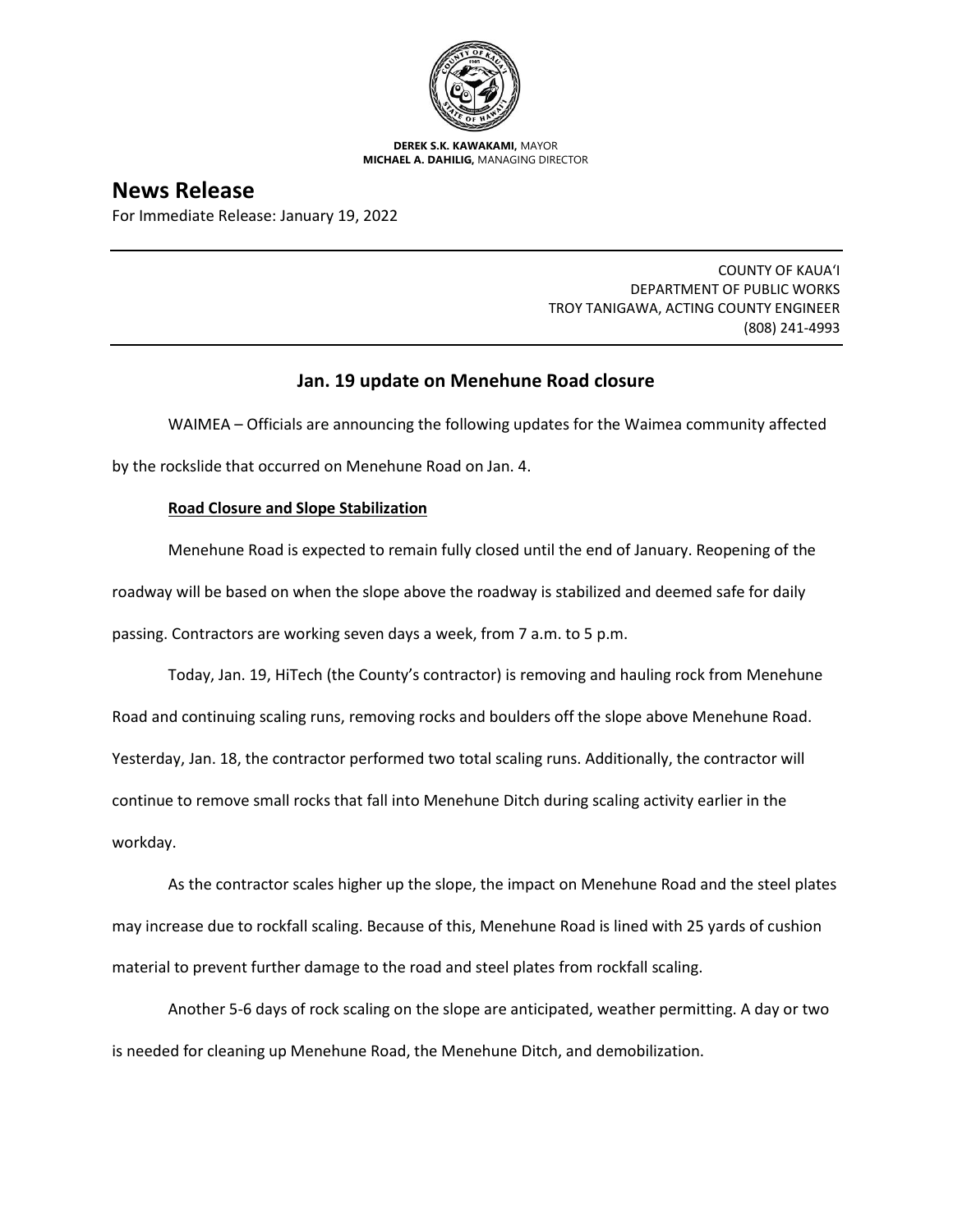While repairs are underway, large, loose boulders will continue to fall onto the roadway below. The public is reminded not to cross or approach the rockfall site at any time. Doing so could result in severe injury or death. The public is urged to heed all warnings and use the alternate route on Panini Road if you need to access the area.

#### **Waimea Swinging Bridge**

Work to repair the Waimea Swinging Bridge will start after the slope is stabilized. Given the historic nature of the bridge, officials expect this to be a long-term repair project. Understanding that the pedestrian bridge is an important point of access to Makaweli residents, officials will continue to work with residents on continued needs. Makaweli residents requiring assistance are urged to contact the Kaua'i Emergency Management Agency (KEMA) at 808-241-1800.

## **Refuse Service**

The next refuse collection is tentatively scheduled for Tuesday, Jan. 25. Residents are asked to leave their bagged trash in their refuse carts Monday for early-morning pickup on Tuesday. To ensure efficient pickup, please double bag your household trash and place it in your county-issued refuse carts. For those without refuse carts, please leave your bagged household waste in a covered trash receptacle at the side of the road immediately adjacent to your driveway. Trash should be double-bagged in the event manual loading into a truck becomes necessary. Trash receptacles must not exceed 50 pounds, and more than one covered receptacle may be used. Bulky items, green waste, and loose trash will not be collected at this time.

### **Food Distribution**

Families are reporting that they have food and supplies for the time being. Supply deliveries will occur, however, on a case-by-case basis.

Officials thank the following organizations and community partners for their past and ongoing assistance with providing food and supplies to residents: The Kekaha Ag Association, E Ola Mau Na Leo O Kekaha, Hawai'i FoodBank – Kaua'i Branch (HFB-Kaua'i), Kumano I Ke Ala, KIUC, Chad Buck of Hawaii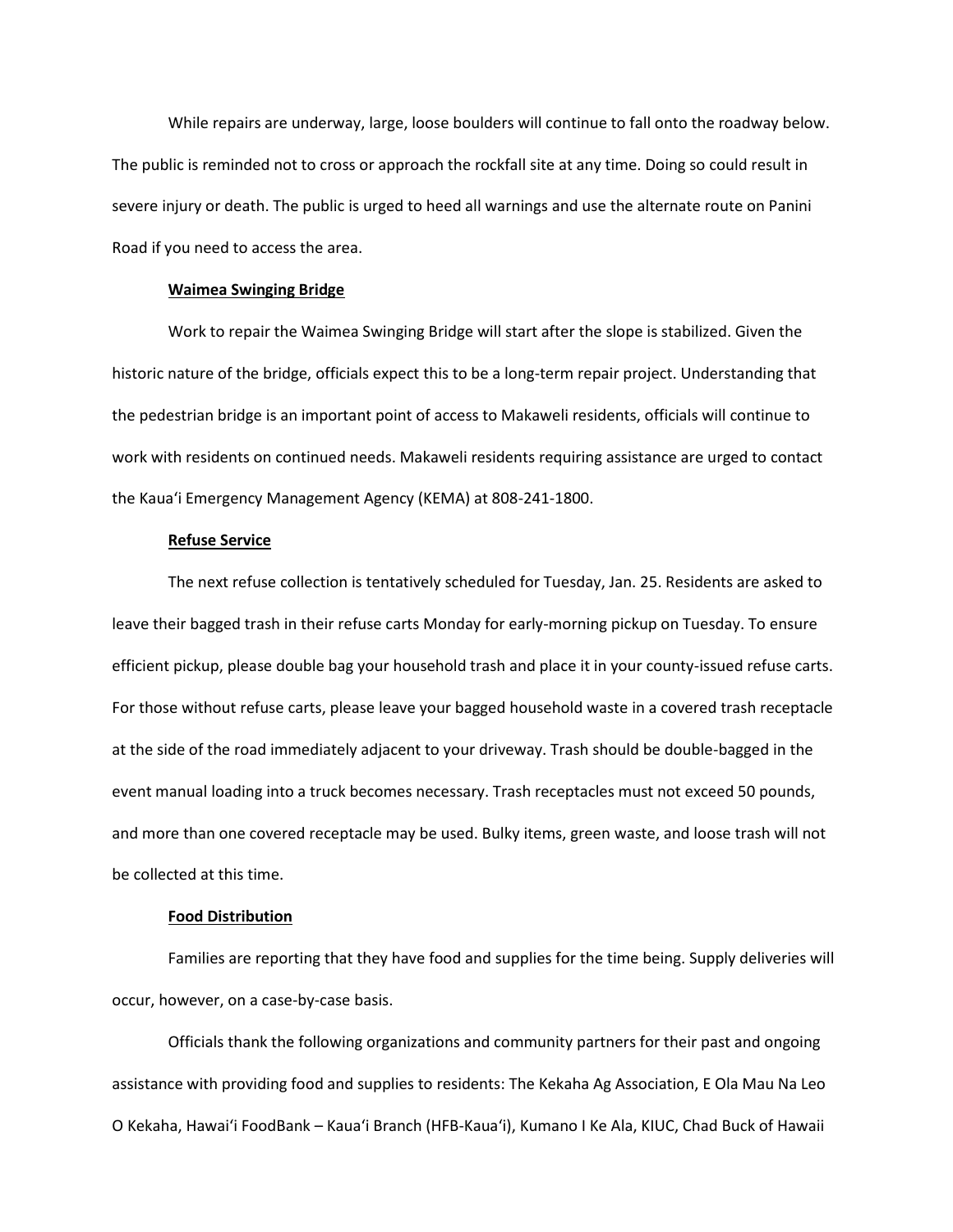Foodservice Alliance, Waimea Hongwanji, West Kaua'i Christian Center, County officials, Kaua'i County Council Members, Hawai'i Community Foundation, Kamehameha Schools, Vandersloot Foundation, Nourish Kaua'i, Waimea High School, Senate President Ron Kouchi, U.S. Representative Kaialiʻi (Kai) Kahele, 'Āina Ho'okupu O Kīlauea, state DLNR-DOFAW, and local farmers and fishers for also contributing to the food distribution.

The next food distribution will be announced when a schedule is confirmed.

#### **Wellness Checks/Needs Assessment**

While the road remains fully closed, crews will continue wellness checks and needs assessments for residents along Menehune Road and on the Makaweli-side of the river, as well as provide daily updates online at [www.kauai.gov/KEMA.](http://www.kauai.gov/KEMA)

### **Panini Road Emergency Access Route**

The State Department of Land and Natural Resources (DLNR) has opened an alternate emergency access route from Waimea Canyon Drive, known as Panini Road. The Panini Road access is limited to local residents and first responders via 4 x 4 usage only. Motorists are urged to drive slowly and cautiously, as heavy machinery is in the area, and crews with DLNR are continuing to improve the road.

#### **More Info**

If anyone in the affected area requires assistance during work hours, please call the Kaua'i Emergency Management Agency (KEMA) at 808-241-1800. After working hours, please call Kaua'i Police Dispatch at 808-241-1711. If you have an emergency and require immediate assistance, please call 911. If you have a kupuna needing assistance from the Agency on Elderly Affairs, please contact their office at 808-241-4470. If you have a school-aged child who needs assistance with distance learning options, please contact KEMA at 808-241-1800.

Those wishing to provide services or resources are asked to coordinate with KEMA.